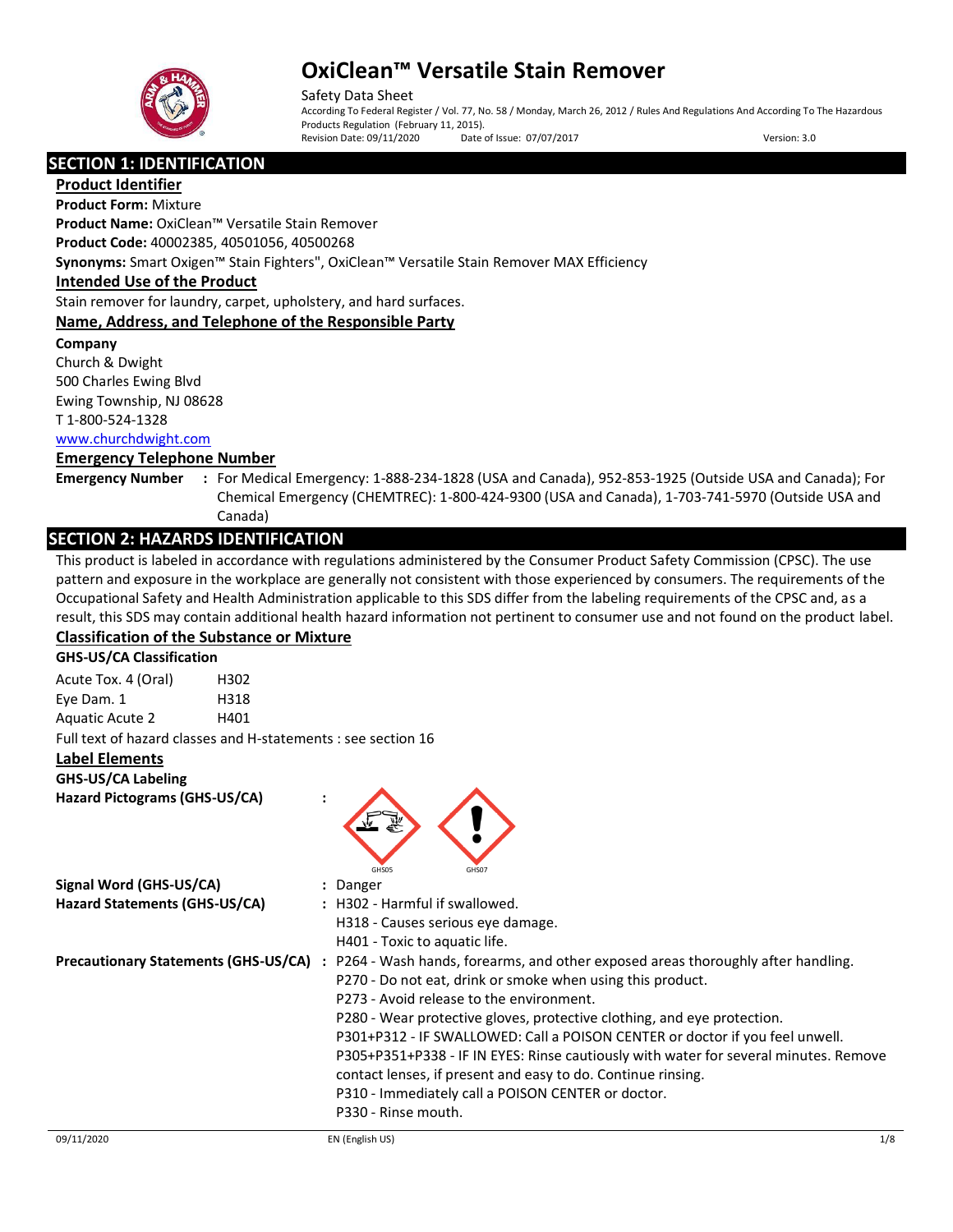Safety Data Sheet

According To Federal Register / Vol. 77, No. 58 / Monday, March 26, 2012 / Rules And Regulations And According To The Hazardous Products Regulation (February 11, 2015).

P501 - Dispose of contents/container in accordance with local, regional, national, territorial, provincial, and international regulations.

### **Other Hazards**

Exposure may aggravate pre-existing eye, skin, or respiratory conditions.

#### **Unknown Acute Toxicity (GHS-US/CA)**

No data available

## **SECTION 3: COMPOSITION/INFORMATION ON INGREDIENTS**

**Mixture**

| <b>Name</b>                   | <b>Product Identifier</b> | $%$ $*$   | <b>GHS Ingredient Classification</b> |
|-------------------------------|---------------------------|-----------|--------------------------------------|
| Disodium carbonate            | (CAS-No.) 497-19-8        | $55 - 70$ | Eye Irrit. 2A, H319                  |
| Sodium percarbonate           | (CAS-No.) 15630-89-4      | $30 - 40$ | Ox. Sol. 2, H272                     |
|                               |                           |           | Acute Tox. 4 (Oral), H302            |
|                               |                           |           | Eye Dam. 1, H318                     |
|                               |                           |           | Aquatic Acute 2, H401                |
| Alcohols, C12-15, ethoxylated | (CAS-No.) 68131-39-5      | $1 - 5$   | Acute Tox. 4 (Oral), H302            |
|                               |                           |           | Eye Dam. 1, H318                     |
|                               |                           |           | Aquatic Acute 2, H401                |
|                               |                           |           | Aquatic Chronic 3, H412              |

Full text of H-phrases: see section 16

\*Percentages are listed in weight by weight percentage (w/w%) for liquid and solid ingredients. Gas ingredients are listed in volume by volume percentage (v/v%).

## **SECTION 4: FIRST AID MEASURES**

#### **Description of First-aid Measures**

**General:** Never give anything by mouth to an unconscious person. If you feel unwell, seek medical advice (show the label where possible).

**Inhalation:** When symptoms occur: go into open air and ventilate suspected area. Obtain medical attention if breathing difficulty persists.

**Skin Contact:** Remove contaminated clothing. Drench affected area with water for at least 15 minutes. Obtain medical attention if irritation develops or persists.

**Eye Contact:** Rinse cautiously with water for at least 60 minutes. Remove contact lenses, if present and easy to do. Continue rinsing. Get immediate medical advice/attention.

**Ingestion:** Rinse mouth. Do NOT induce vomiting. Obtain medical attention.

### **Most Important Symptoms and Effects Both Acute and Delayed**

**General:** Harmful if swallowed. Causes serious eye damage.

**Inhalation:** Prolonged exposure may cause irritation.

**Skin Contact:** Prolonged exposure may cause skin irritation.

**Eye Contact:** Causes permanent damage to the cornea, iris, or conjunctiva.

**Ingestion:** This material is harmful orally and can cause adverse health effects or death in significant amounts.

**Chronic Symptoms:** None expected under normal conditions of use.

### **Indication of Any Immediate Medical Attention and Special Treatment Needed**

If exposed or concerned, get medical advice and attention. If medical advice is needed, have product container or label at hand.

## **SECTION 5: FIRE-FIGHTING MEASURES**

## **Extinguishing Media**

**Suitable Extinguishing Media:** Water spray, dry chemical, foam, carbon dioxide.

**Unsuitable Extinguishing Media:** Do not use a heavy water stream. Use of heavy stream of water may spread fire.

### **Special Hazards Arising From the Substance or Mixture**

**Fire Hazard:** Not considered flammable but may burn at high temperatures.

**Explosion Hazard:** Product is not explosive.

**Reactivity:** Hazardous reactions will not occur under normal conditions.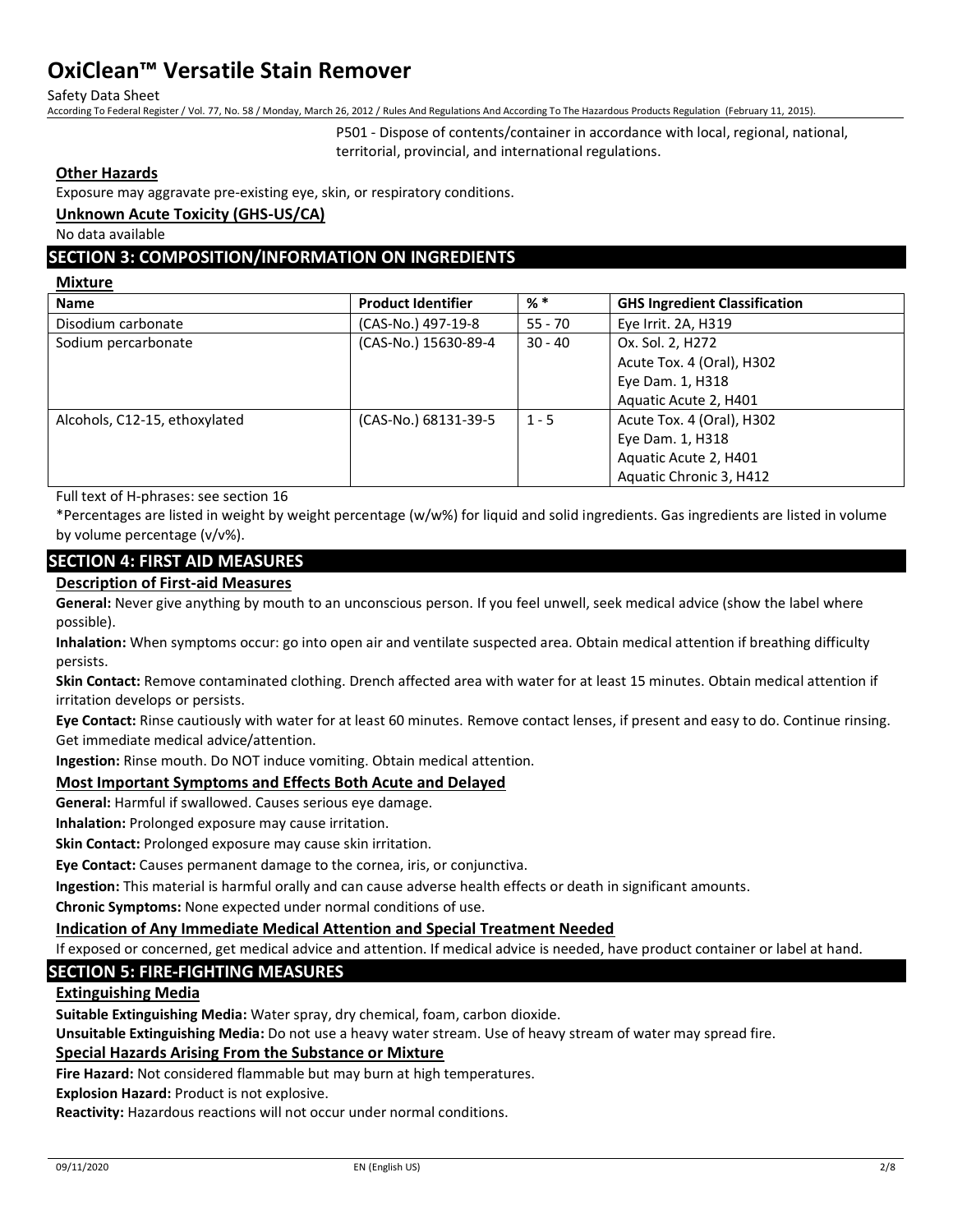Safety Data Sheet

According To Federal Register / Vol. 77, No. 58 / Monday, March 26, 2012 / Rules And Regulations And According To The Hazardous Products Regulation (February 11, 2015).

## **Advice for Firefighters**

**Precautionary Measures Fire:** Exercise caution when fighting any chemical fire.

**Firefighting Instructions:** Use water spray or fog for cooling exposed containers.

**Protection During Firefighting:** Do not enter fire area without proper protective equipment, including respiratory protection.

**Hazardous Combustion Products**: Carbon oxides (CO, CO2). Sodium oxides. Oxygen. Irritating fumes.

**Other Information:** Do not allow run-off from fire fighting to enter drains or water courses.

#### **Reference to Other Sections**

Refer to Section 9 for flammability properties.

## **SECTION 6: ACCIDENTAL RELEASE MEASURES**

### **Personal Precautions, Protective Equipment and Emergency Procedures**

**General Measures:** Do not breathe dust. Do not get in eyes, on skin, or on clothing.

#### **For Non-Emergency Personnel**

**Protective Equipment:** Use appropriate personal protective equipment (PPE).

**Emergency Procedures:** Evacuate unnecessary personnel.

### **For Emergency Personnel**

**Protective Equipment:** Equip cleanup crew with proper protection.

**Emergency Procedures:** Upon arrival at the scene, a first responder is expected to recognize the presence of dangerous goods, protect oneself and the public, secure the area, and call for the assistance of trained personnel as soon as conditions permit. Ventilate area.

#### **Environmental Precautions**

Prevent entry to sewers and public waters. Avoid release to the environment.

### **Methods and Materials for Containment and Cleaning Up**

**For Containment:** Contain solid spills with appropriate barriers and prevent migration and entry into sewers or streams.

**Methods for Cleaning Up:** Clean up spills immediately and dispose of waste safely. Recover the product by vacuuming, shoveling or sweeping. Transfer spilled material to a suitable container for disposal. Contact competent authorities after a spill.

## **Reference to Other Sections**

See Section 8 for exposure controls and personal protection and Section 13 for disposal considerations.

## **SECTION 7: HANDLING AND STORAGE**

### **Precautions for Safe Handling**

**Precautions for Safe Handling:** Wash hands and other exposed areas with mild soap and water before eating, drinking or smoking and when leaving work. Avoid breathing dust. Handle empty containers with care because they may still present a hazard. Do not get in eyes, on skin, or on clothing.

**Hygiene Measures:** Handle in accordance with good industrial hygiene and safety procedures.

### **Conditions for Safe Storage, Including Any Incompatibilities**

**Technical Measures:** Comply with applicable regulations.

**Storage Conditions:** Keep container closed when not in use. Store in a dry, cool place. Keep/Store away from direct sunlight,

extremely high or low temperatures and incompatible materials.

**Incompatible Materials:** Strong acids, strong bases, strong oxidizers.

#### **Specific End Use(s)**

Stain remover for laundry, carpet, upholstery, and hard surfaces.

### **SECTION 8: EXPOSURE CONTROLS/PERSONAL PROTECTION**

### **Control Parameters**

For substances listed in section 3 that are not listed here, there are no established Exposure limits from the manufacturer, supplier, importer, or the appropriate advisory agency including: ACGIH (TLV), AIHA (WEEL), NIOSH (REL), OSHA (PEL), Canadian provincial governments, or the Mexican government.

### **Exposure Controls**

**Appropriate Engineering Controls:** For occupational/workplace settings: Emergency eye wash fountains and safety showers should be available in the immediate vicinity of any potential exposure. Ensure adequate ventilation, especially in confined areas. Ensure all national/local regulations are observed.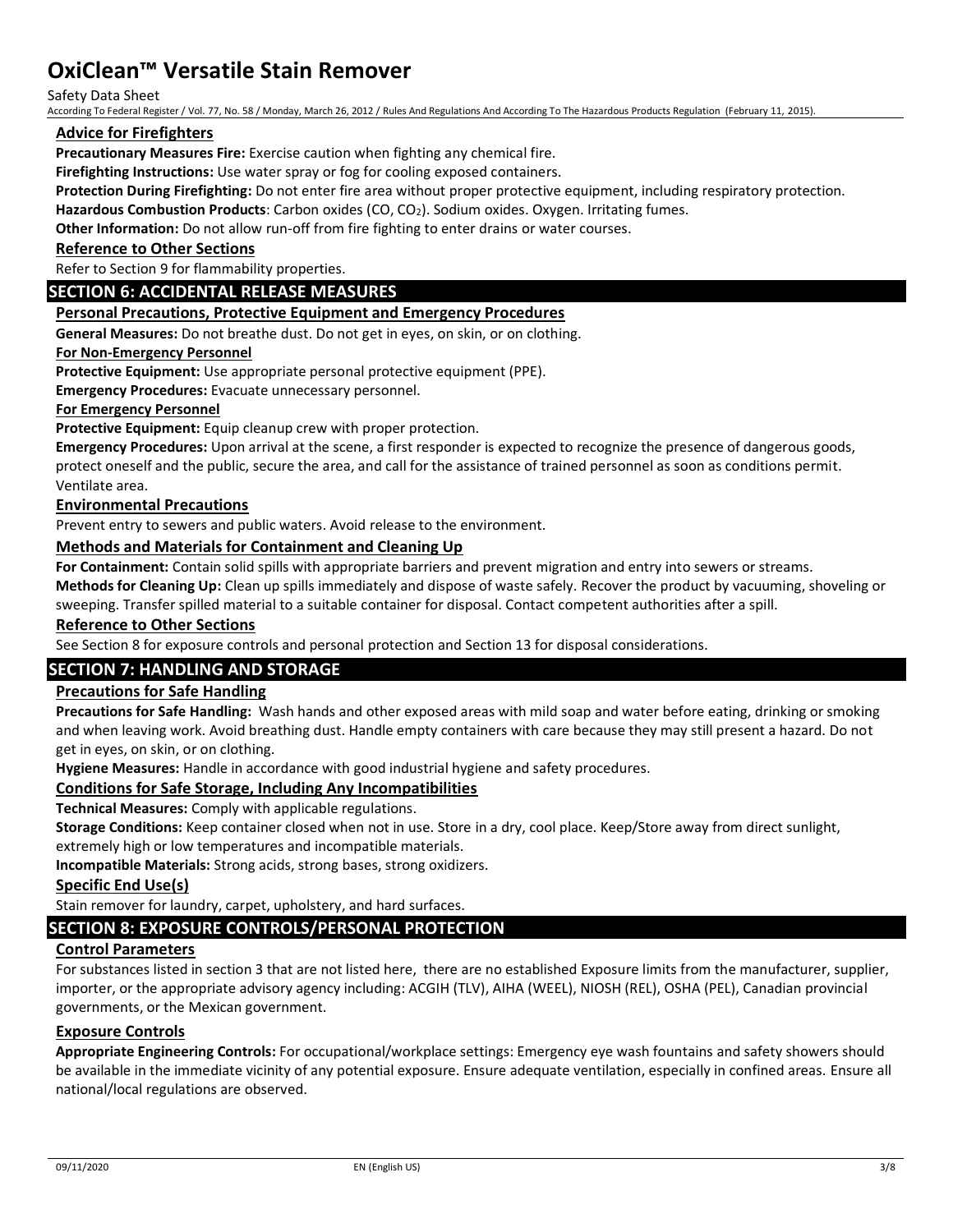Safety Data Sheet

According To Federal Register / Vol. 77, No. 58 / Monday, March 26, 2012 / Rules And Regulations And According To The Hazardous Products Regulation (February 11, 2015).

**Personal Protective Equipment:** For occupational/workplace settings and bulk quantities: Gloves. Protective clothing. Protective

goggles.



**Materials for Protective Clothing:** For occupational/workplace settings: Chemically resistant materials and fabrics.

**Hand Protection:** For occupational/workplace settings: Wear protective gloves.

**Eye Protection:** For occupational/workplace settings: Chemical safety goggles.

**Skin and Body Protection:** For occupational/workplace settings: Wear suitable protective clothing.

**Respiratory Protection:** If exposure limits are exceeded or irritation is experienced, approved respiratory protection should be worn. In case of inadequate ventilation, oxygen deficient atmosphere, or where exposure levels are not known wear approved respiratory protection.

**Other Information:** When using, do not eat, drink or smoke.

## **SECTION 9: PHYSICAL AND CHEMICAL PROPERTIES**

**Information on Basic Physical and Chemical Properties**

| <b>Physical State</b>                         | Solid<br>$\ddot{\cdot}$                                          |
|-----------------------------------------------|------------------------------------------------------------------|
| Appearance                                    | White, off-white powder with blue specks<br>$\ddot{\phantom{a}}$ |
| Odor                                          | None<br>$\ddot{\cdot}$                                           |
| <b>Odor Threshold</b>                         | Not available<br>$\ddot{\cdot}$                                  |
| рH                                            | 10.5 (1% in water)<br>$\ddot{\cdot}$                             |
| <b>Evaporation Rate</b>                       | Not available<br>$\ddot{\cdot}$                                  |
| <b>Melting Point</b>                          | Not available<br>$\ddot{\cdot}$                                  |
| <b>Freezing Point</b>                         | Not available<br>$\ddot{\cdot}$                                  |
| <b>Boiling Point</b>                          | 101.67 °C (215.01 °F)<br>$\ddot{\cdot}$                          |
| <b>Flash Point</b>                            | Not flammable<br>$\ddot{\cdot}$                                  |
| <b>Auto-ignition Temperature</b>              | Not available<br>$\ddot{\phantom{a}}$                            |
| <b>Decomposition Temperature</b>              | Not available<br>$\ddot{\cdot}$                                  |
| <b>Flammability (solid, gas)</b>              | Not available<br>$\ddot{\cdot}$                                  |
| Lower Flammable Limit                         | Not available<br>$\ddot{\cdot}$                                  |
| <b>Upper Flammable Limit</b>                  | Not available<br>$\ddot{\cdot}$                                  |
| <b>Vapor Pressure</b>                         | Not available<br>$\ddot{\cdot}$                                  |
| Relative Vapor Density at 20°C                | Not available<br>$\ddot{\cdot}$                                  |
| <b>Relative Density</b>                       | Not available<br>$\ddot{\cdot}$                                  |
| <b>Specific Gravity</b>                       | 1.06 g/cc @20°C (68°F)<br>$\ddot{\cdot}$                         |
| <b>Solubility</b>                             | 140 g/L @20°C (68°F)<br>$\ddot{\cdot}$                           |
| <b>Partition Coefficient: N-Octanol/Water</b> | Not available<br>:                                               |
| <b>Viscosity</b>                              | Not available<br>$\ddot{\cdot}$                                  |

### **SECTION 10: STABILITY AND REACTIVITY**

**Reactivity:** Hazardous reactions will not occur under normal conditions.

**Chemical Stability:** Stable under recommended handling and storage conditions (see section 7).

**Possibility of Hazardous Reactions:** Hazardous polymerization will not occur.

**Conditions to Avoid:** Direct sunlight, extremely high or low temperatures, and incompatible materials.

**Incompatible Materials:** Strong acids, strong bases, strong oxidizers.

**Hazardous Decomposition Products:** None expected under normal conditions of use.

## **SECTION 11: TOXICOLOGICAL INFORMATION**

### **Information on Toxicological Effects - Product**

**Acute Toxicity (Oral):** Oral: Harmful if swallowed. **Acute Toxicity (Dermal):** Not classified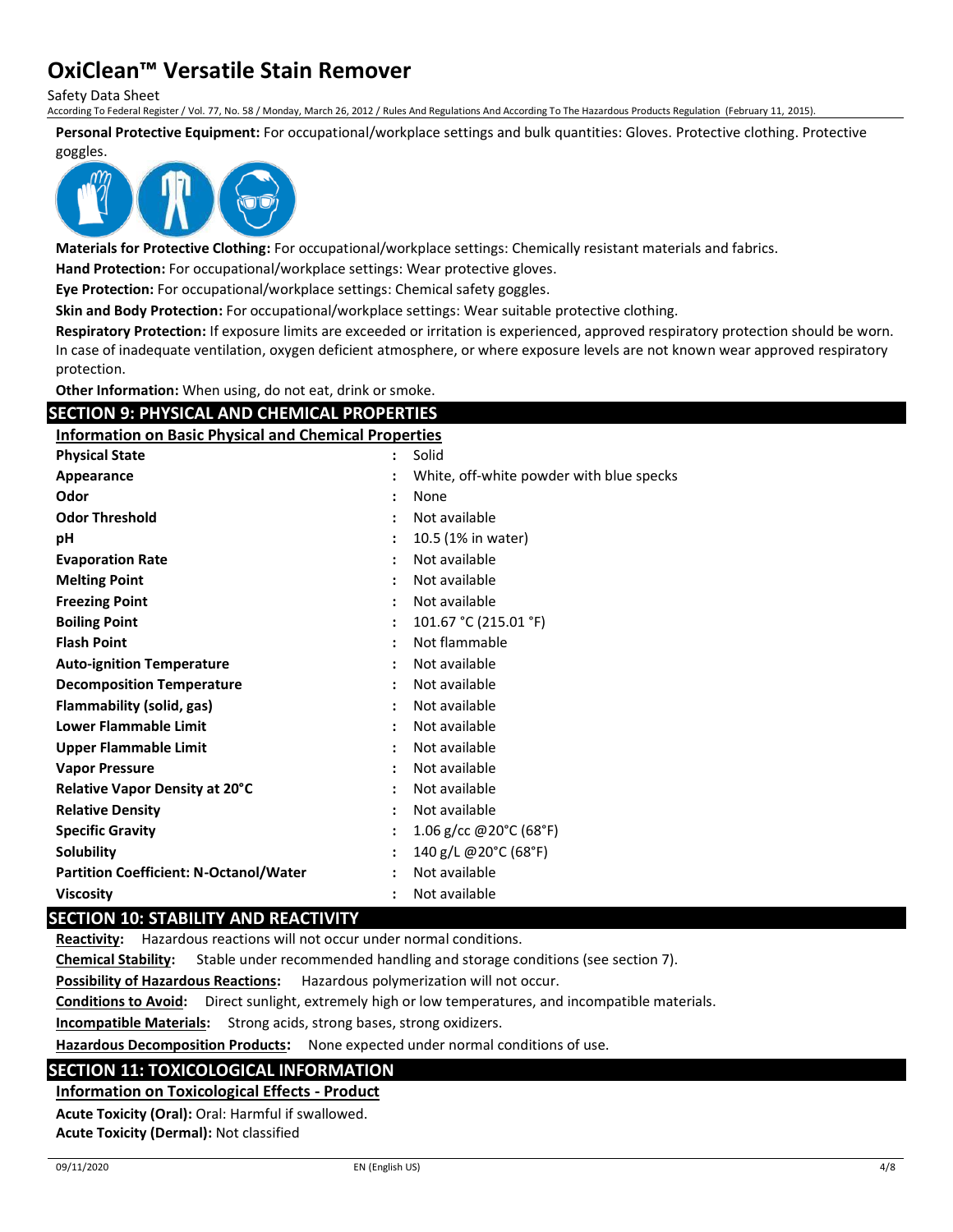Safety Data Sheet

According To Federal Register / Vol. 77, No. 58 / Monday, March 26, 2012 / Rules And Regulations And According To The Hazardous Products Regulation (February 11, 2015).

## **LD50 and LC50 Data: OxiClean™ Versatile Stain Remover ATE US/CA (oral) ATE US/CA** (oral) **Skin Corrosion/Irritation:** Not classified **pH:** 10.5 **Eye Damage/Irritation:** Causes serious eye damage. **pH:** 10.5 **Respiratory or Skin Sensitization:** Not classified **Germ Cell Mutagenicity:** Not classified**Carcinogenicity:** Not classified **Specific Target Organ Toxicity (Repeated Exposure):** Not classified **Reproductive Toxicity:** Not classified **Specific Target Organ Toxicity (Single Exposure):** Not classified **Aspiration Hazard:** Not classified **Symptoms/Injuries After Inhalation:** Prolonged exposure may cause irritation. **Symptoms/Injuries After Skin Contact:** Prolonged exposure may cause skin irritation. **Symptoms/Injuries After Eye Contact:** Causes permanent damage to the cornea, iris, or conjunctiva. **Symptoms/Injuries After Ingestion:** This material is harmful orally and can cause adverse health effects or death in significant amounts. **Chronic Symptoms:** None expected under normal conditions of use. **Information on Toxicological Effects - Ingredient(s) LD50 and LC50 Data: Disodium carbonate (497-19-8) LD50 Oral Rat**  $\left| 4090 \text{ mg/kg} \right|$ **LC50 Inhalation Rat** 2300 mg/m<sup>3</sup> (Exposure time: 2 h) **Sodium percarbonate (15630-89-4) LD50 Oral Rat** 1034 mg/kg **LD50 Dermal Rabbit** > 2000 mg/kg **Acute Toxicity (Inhalation):** Not classified

| LD50 Dermai Rabbit                         | 2 ZUUU MIRTKR     |
|--------------------------------------------|-------------------|
| Alcohols, C12-15, ethoxylated (68131-39-5) |                   |
| LD50 Oral Rat                              | 1600 - 2700 mg/kg |
| <b>LD50 Dermal Rat</b>                     | 5000 mg/kg        |
|                                            |                   |

## **SECTION 12: ECOLOGICAL INFORMATION**

**Toxicity**

**Ecology - General:** Toxic to aquatic life.

| Disodium carbonate (497-19-8)        |                                                                               |  |
|--------------------------------------|-------------------------------------------------------------------------------|--|
| LC50 Fish 1                          | 300 mg/l (Exposure time: 96 h - Species: Lepomis macrochirus [static])        |  |
| EC50 Daphnia 1                       | 265 mg/l (Exposure time: 48 h - Species: Daphnia magna)                       |  |
| LC50 Fish 2                          | 310 - 1220 mg/l (Exposure time: 96 h - Species: Pimephales promelas [static]) |  |
| Sodium percarbonate (15630-89-4)     |                                                                               |  |
| LC50 Fish 1                          | 70.7 mg/l (Exposure time: 96 h - Species: Pimephales promelas [static])       |  |
| EC50 Daphnia 1                       | 4.9 mg/l (Exposure time: 48 h - Species: Daphnia pulex)                       |  |
| <b>NOEC Chronic Fish</b>             | 7.4 mg/l                                                                      |  |
| <b>NOEC Chronic Crustacea</b>        | $2 \text{ mg/l}$                                                              |  |
| <b>Persistence and Degradability</b> |                                                                               |  |
| OxiClean™ Versatile Stain Remover    |                                                                               |  |
| <b>Persistence and Degradability</b> | Not established.                                                              |  |
| <b>Bioaccumulative Potential</b>     |                                                                               |  |
| OxiClean™ Versatile Stain Remover    |                                                                               |  |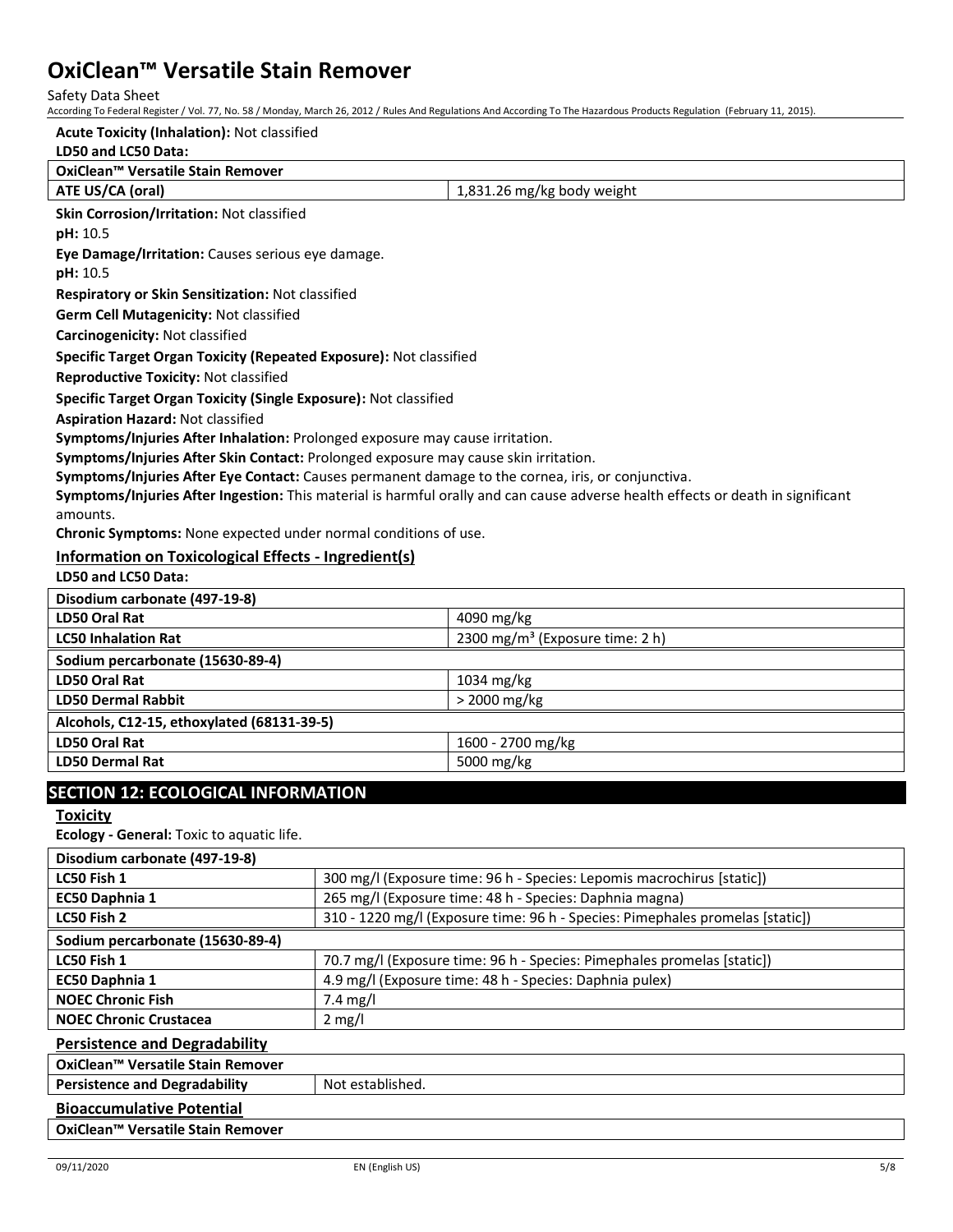Safety Data Sheet

According To Federal Register / Vol. 77, No. 58 / Monday, March 26, 2012 / Rules And Regulations And According To The Hazardous Products Regulation (February 11, 2015).

| <b>Bioaccumulative Potential</b> |               | Not established.     |
|----------------------------------|---------------|----------------------|
| Disodium carbonate (497-19-8)    |               |                      |
| <b>BCF Fish 1</b>                |               | (no bioaccumulation) |
| Sodium percarbonate (15630-89-4) |               |                      |
| <b>BCF Fish 1</b>                |               | (no bioaccumulation) |
| <b>Mobility in Soil</b>          | Not available |                      |

**Other Adverse Effects**

**Other Information:** Avoid release to the environment.

### **SECTION 13: DISPOSAL CONSIDERATIONS**

**Waste Disposal Recommendations:** Dispose of contents/container in accordance with local, regional, national, territorial, provincial, and international regulations.

**Additional Information:** Container may remain hazardous when empty. Continue to observe all precautions.

**Ecology - Waste Materials:** Avoid release to the environment. This material is hazardous to the aquatic environment. Keep out of sewers and waterways.

## **SECTION 14: TRANSPORT INFORMATION**

The shipping description(s) stated herein were prepared in accordance with certain assumptions at the time the SDS was authored, and can vary based on a number of variables that may or may not have been known at the time the SDS was issued.

**In Accordance with DOT** Not regulated for transport

**In Accordance with IMDG** Not regulated for transport

In Accordance with IATA Not regulated for transport

**In Accordance with TDG** Not regulated for transport

## **SECTION 15: REGULATORY INFORMATION**

**US Federal and International Regulations**

**OxiClean™ Versatile Stain Remover**

**SARA Section 311/312 Hazard Classes** Immediate (acute) health hazard

**Disodium carbonate (497-19-8)**

Listed on the AICS (Australian Inventory of Chemical Substances)

Listed on the Canadian DSL (Domestic Substances List)

Listed on IECSC (Inventory of Existing Chemical Substances Produced or Imported in China)

Listed on the EEC inventory EINECS (European Inventory of Existing Commercial Chemical Substances)

Listed on the Japanese ENCS (Existing & New Chemical Substances) inventory

Listed on the Japanese ISHL (Industrial Safety and Health Law)

Listed on the Korean ECL (Existing Chemicals List)

Listed on NZIoC (New Zealand Inventory of Chemicals)

Listed on PICCS (Philippines Inventory of Chemicals and Chemical Substances)

Listed on the United States TSCA (Toxic Substances Control Act) inventory

Listed on the Canadian IDL (Ingredient Disclosure List)

Listed on INSQ (Mexican National Inventory of Chemical Substances)

Listed on CICR (Turkish Inventory and Control of Chemicals)

Listed on the TCSI (Taiwan Chemical Substance Inventory)

#### **Sodium percarbonate (15630-89-4)**

Listed on the AICS (Australian Inventory of Chemical Substances)

Listed on the Canadian DSL (Domestic Substances List)

Listed on IECSC (Inventory of Existing Chemical Substances Produced or Imported in China)

Listed on the EEC inventory EINECS (European Inventory of Existing Commercial Chemical Substances)

Listed on the Japanese ENCS (Existing & New Chemical Substances) inventory

Listed on the Korean ECL (Existing Chemicals List)

Listed on NZIoC (New Zealand Inventory of Chemicals)

Listed on PICCS (Philippines Inventory of Chemicals and Chemical Substances)

Listed on the United States TSCA (Toxic Substances Control Act) inventory

Listed on CICR (Turkish Inventory and Control of Chemicals)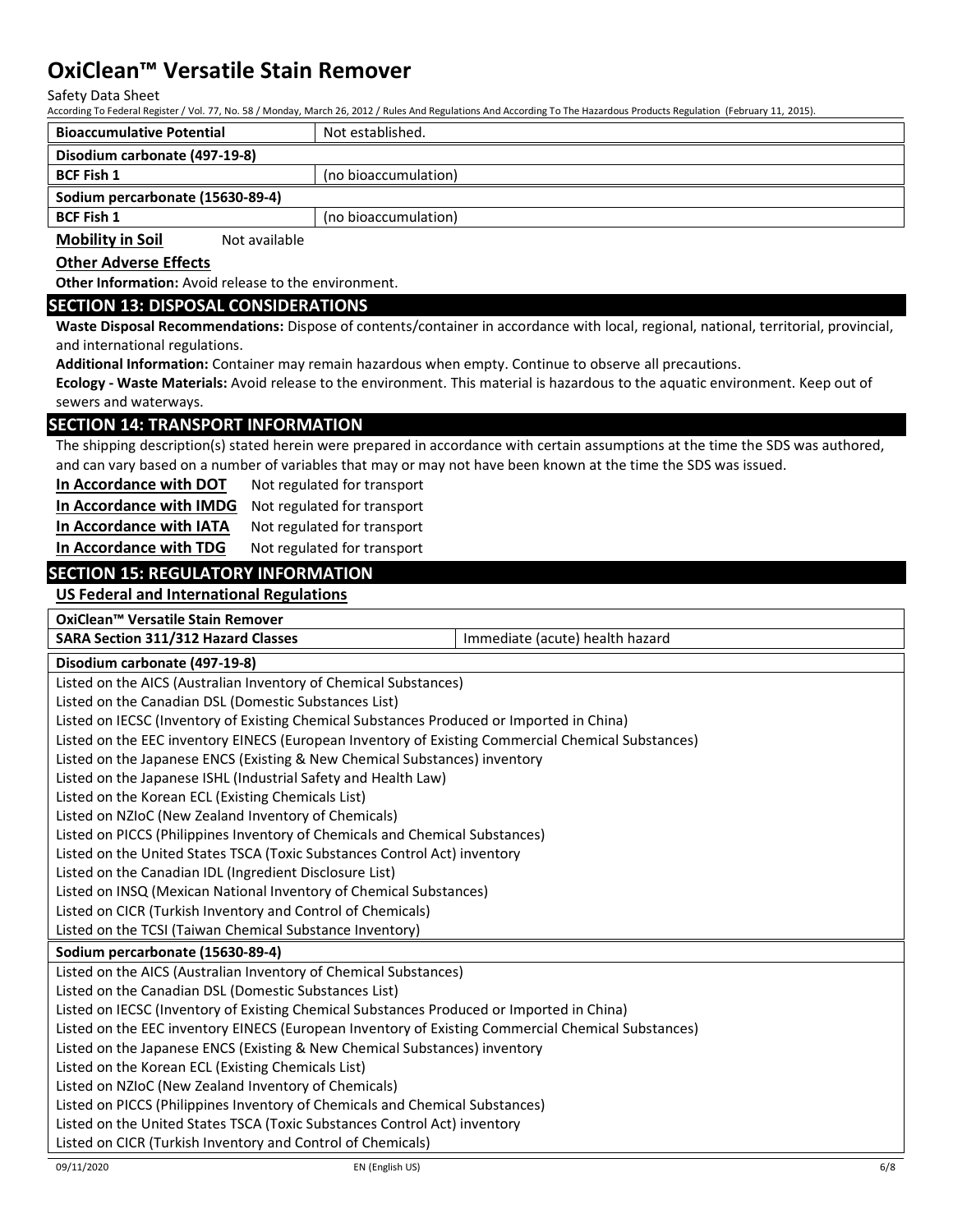#### Safety Data Sheet

According To Federal Register / Vol. 77, No. 58 / Monday, March 26, 2012 / Rules And Regulations And According To The Hazardous Products Regulation (February 11, 2015).

| Listed on the TCSI (Taiwan Chemical Substance Inventory)                                  |                                                                    |  |
|-------------------------------------------------------------------------------------------|--------------------------------------------------------------------|--|
| Alcohols, C12-15, ethoxylated (68131-39-5)                                                |                                                                    |  |
| Listed on the EU NLP (No Longer Polymers) inventory                                       |                                                                    |  |
| Listed on the AICS (Australian Inventory of Chemical Substances)                          |                                                                    |  |
| Listed on the Canadian DSL (Domestic Substances List)                                     |                                                                    |  |
| Listed on IECSC (Inventory of Existing Chemical Substances Produced or Imported in China) |                                                                    |  |
| Listed on the Korean ECL (Existing Chemicals List)                                        |                                                                    |  |
| Listed on NZIoC (New Zealand Inventory of Chemicals)                                      |                                                                    |  |
| Listed on PICCS (Philippines Inventory of Chemicals and Chemical Substances)              |                                                                    |  |
| Listed on the United States TSCA (Toxic Substances Control Act) inventory                 |                                                                    |  |
| Japanese Pollutant Release and Transfer Register Law (PRTR Law)                           |                                                                    |  |
| Listed on INSQ (Mexican National Inventory of Chemical Substances)                        |                                                                    |  |
| Listed on CICR (Turkish Inventory and Control of Chemicals)                               |                                                                    |  |
| Listed on the TCSI (Taiwan Chemical Substance Inventory)                                  |                                                                    |  |
| <b>EPA TSCA Regulatory Flag</b>                                                           | XU - XU - indicates a substance exempt from reporting under the    |  |
|                                                                                           | Inventory Update Reporting Rule, i.e, Partial Updating of the TSCA |  |
|                                                                                           | Inventory Data Base Production and Site Reports (40 CFR 710(C)).   |  |

## **US State Regulations**

| Disodium carbonate (497-19-8)                         |                                                                                                                                                                                                                                                                                                                                                                                                                                                                                                                                                                                                                                                                                                                                                       |  |
|-------------------------------------------------------|-------------------------------------------------------------------------------------------------------------------------------------------------------------------------------------------------------------------------------------------------------------------------------------------------------------------------------------------------------------------------------------------------------------------------------------------------------------------------------------------------------------------------------------------------------------------------------------------------------------------------------------------------------------------------------------------------------------------------------------------------------|--|
| U.S. - Texas - Effects Screening Levels - Long Term   |                                                                                                                                                                                                                                                                                                                                                                                                                                                                                                                                                                                                                                                                                                                                                       |  |
| U.S. - Texas - Effects Screening Levels - Short Term  |                                                                                                                                                                                                                                                                                                                                                                                                                                                                                                                                                                                                                                                                                                                                                       |  |
| Alcohols, C12-15, ethoxylated (68131-39-5)            |                                                                                                                                                                                                                                                                                                                                                                                                                                                                                                                                                                                                                                                                                                                                                       |  |
| U.S. - Texas - Effects Screening Levels - Long Term   |                                                                                                                                                                                                                                                                                                                                                                                                                                                                                                                                                                                                                                                                                                                                                       |  |
| U.S. - Texas - Effects Screening Levels - Short Term  |                                                                                                                                                                                                                                                                                                                                                                                                                                                                                                                                                                                                                                                                                                                                                       |  |
| <b>Canadian Regulations</b>                           |                                                                                                                                                                                                                                                                                                                                                                                                                                                                                                                                                                                                                                                                                                                                                       |  |
| Disodium carbonate (497-19-8)                         |                                                                                                                                                                                                                                                                                                                                                                                                                                                                                                                                                                                                                                                                                                                                                       |  |
| Listed on the Canadian DSL (Domestic Substances List) |                                                                                                                                                                                                                                                                                                                                                                                                                                                                                                                                                                                                                                                                                                                                                       |  |
| Sodium percarbonate (15630-89-4)                      |                                                                                                                                                                                                                                                                                                                                                                                                                                                                                                                                                                                                                                                                                                                                                       |  |
| Listed on the Canadian DSL (Domestic Substances List) |                                                                                                                                                                                                                                                                                                                                                                                                                                                                                                                                                                                                                                                                                                                                                       |  |
| Alcohols, C12-15, ethoxylated (68131-39-5)            |                                                                                                                                                                                                                                                                                                                                                                                                                                                                                                                                                                                                                                                                                                                                                       |  |
| Listed on the Canadian DSL (Domestic Substances List) |                                                                                                                                                                                                                                                                                                                                                                                                                                                                                                                                                                                                                                                                                                                                                       |  |
|                                                       | SECTION 16: OTHER INFORMATION, INCLUDING DATE OF PREPARATION OR LAST REVISION                                                                                                                                                                                                                                                                                                                                                                                                                                                                                                                                                                                                                                                                         |  |
| Date of Preparation or Latest Revision                | : 09/11/2020                                                                                                                                                                                                                                                                                                                                                                                                                                                                                                                                                                                                                                                                                                                                          |  |
| <b>Other Information</b>                              | : This document has been prepared in accordance with the SDS requirements of the<br>OSHA Hazard Communication Standard 29 CFR 1910.1200 and Canada's Hazardous<br>Products Regulations (HPR).<br>This product is labeled in accordance with regulations administered by the Consumer<br>Product Safety Commission (CPSC). The use pattern and exposure in the workplace<br>are generally not consistent with those experienced by consumers. The requirements<br>of the Occupational Safety and Health Administration applicable to this SDS differ<br>from the labeling requirements of the CPSC and, as a result, this SDS may contain<br>additional health hazard information not pertinent to consumer use and not found on<br>the product label. |  |
| <b>GHS Full Text Phrases:</b>                         |                                                                                                                                                                                                                                                                                                                                                                                                                                                                                                                                                                                                                                                                                                                                                       |  |
| Acute Tox. 4 (Oral)                                   | Acute toxicity (oral) Category 4                                                                                                                                                                                                                                                                                                                                                                                                                                                                                                                                                                                                                                                                                                                      |  |
| <b>Aquatic Acute 2</b>                                | Hazardous to the aquatic environment - Acute Hazard Category 2                                                                                                                                                                                                                                                                                                                                                                                                                                                                                                                                                                                                                                                                                        |  |
| <b>Aquatic Chronic 3</b>                              | Hazardous to the aquatic environment - Chronic Hazard Category 3                                                                                                                                                                                                                                                                                                                                                                                                                                                                                                                                                                                                                                                                                      |  |
| Eve Dam. 1                                            | Serious eye damage/eye irritation Category 1                                                                                                                                                                                                                                                                                                                                                                                                                                                                                                                                                                                                                                                                                                          |  |

Eye Irrit. 2A **Serious eye damage/eye irritation Category 2A** 

Ox. Sol. 2 **Oxidizing solids Category 2**